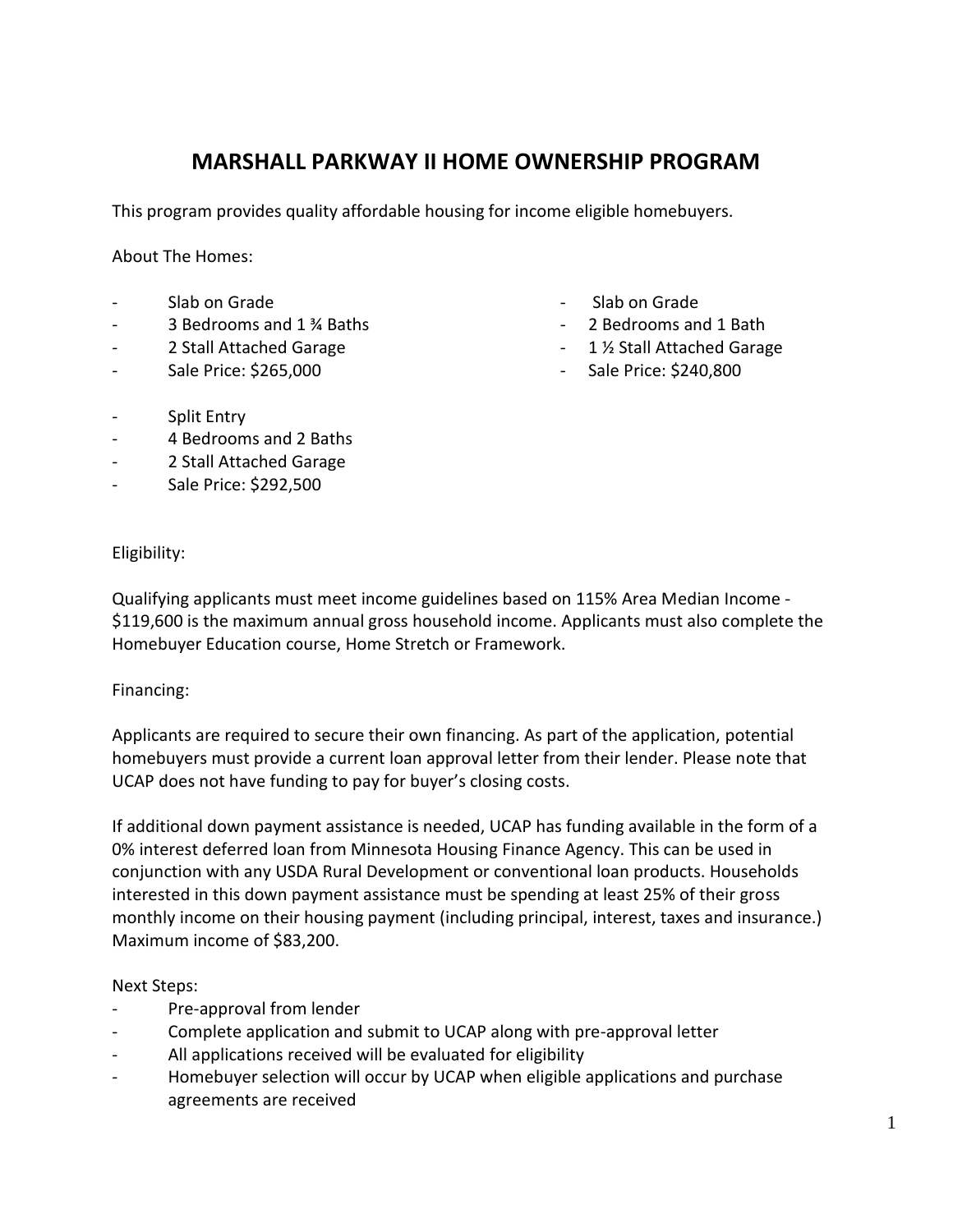

# **PARKWAY II - HOMEBUYER APPLICATION**

# **HOUSEHOLD INFORMATION**

|                                                                                                                       |                                                      |                                                                                                                              |      |                                | $Age \_$                                                                                                                  |     |
|-----------------------------------------------------------------------------------------------------------------------|------------------------------------------------------|------------------------------------------------------------------------------------------------------------------------------|------|--------------------------------|---------------------------------------------------------------------------------------------------------------------------|-----|
|                                                                                                                       |                                                      |                                                                                                                              |      |                                | Date of Birth _______________                                                                                             |     |
| Marital Status: _______ Married _________ Unmarried ________ Separated                                                |                                                      |                                                                                                                              |      |                                |                                                                                                                           |     |
|                                                                                                                       |                                                      |                                                                                                                              |      |                                | $Age \_$                                                                                                                  |     |
|                                                                                                                       |                                                      |                                                                                                                              |      |                                | Date of Birth _______________                                                                                             |     |
| Marital Status: _______ Married _________ Unmarried ________ Separated                                                |                                                      |                                                                                                                              |      |                                |                                                                                                                           |     |
| <b>Other Household Members</b>                                                                                        |                                                      | Age                                                                                                                          |      | <b>Other Household Members</b> |                                                                                                                           | Age |
| <u> 1989 - Johann Stoff, deutscher Stoff, der Stoff, der Stoff, der Stoff, der Stoff, der Stoff, der Stoff, der S</u> | <u> 1989 - Johann Stein, Amerikaansk politiker (</u> |                                                                                                                              |      |                                | <u> 1989 - Johann Stoff, Amerikaansk politiker (* 1908)</u><br><u> 1989 - Johann Barn, amerikansk politiker (d. 1989)</u> |     |
|                                                                                                                       |                                                      |                                                                                                                              |      |                                |                                                                                                                           |     |
| Male<br>Female                                                                                                        | ______Asian                                          | American Indian<br>____Pacific Islander<br>____Hispanic/Latinx/Spanish Origin<br>____Caucasian<br>____Choose Not To Identify |      |                                | ______Single Female Head of Household                                                                                     |     |
| Number of people employed___________                                                                                  |                                                      |                                                                                                                              |      |                                |                                                                                                                           |     |
| Are you, or members of your family, disabled?                                                                         |                                                      |                                                                                                                              |      | Yes or No                      |                                                                                                                           |     |
| <b>CURRENT HOUSING INFORMATION</b>                                                                                    |                                                      |                                                                                                                              |      |                                |                                                                                                                           |     |
| Current Address: ___                                                                                                  |                                                      |                                                                                                                              |      |                                |                                                                                                                           |     |
|                                                                                                                       | <b>Street</b>                                        |                                                                                                                              | City | State                          | Zip                                                                                                                       |     |
| Current # Of Bedrooms: _______                                                                                        |                                                      |                                                                                                                              |      | Current # of Baths:_________   |                                                                                                                           |     |
| Do you Rent or Own your current home?                                                                                 |                                                      |                                                                                                                              |      | Rent or Own                    |                                                                                                                           |     |
| Is your current residence handicap accessible?                                                                        |                                                      |                                                                                                                              |      | Yes or No                      |                                                                                                                           |     |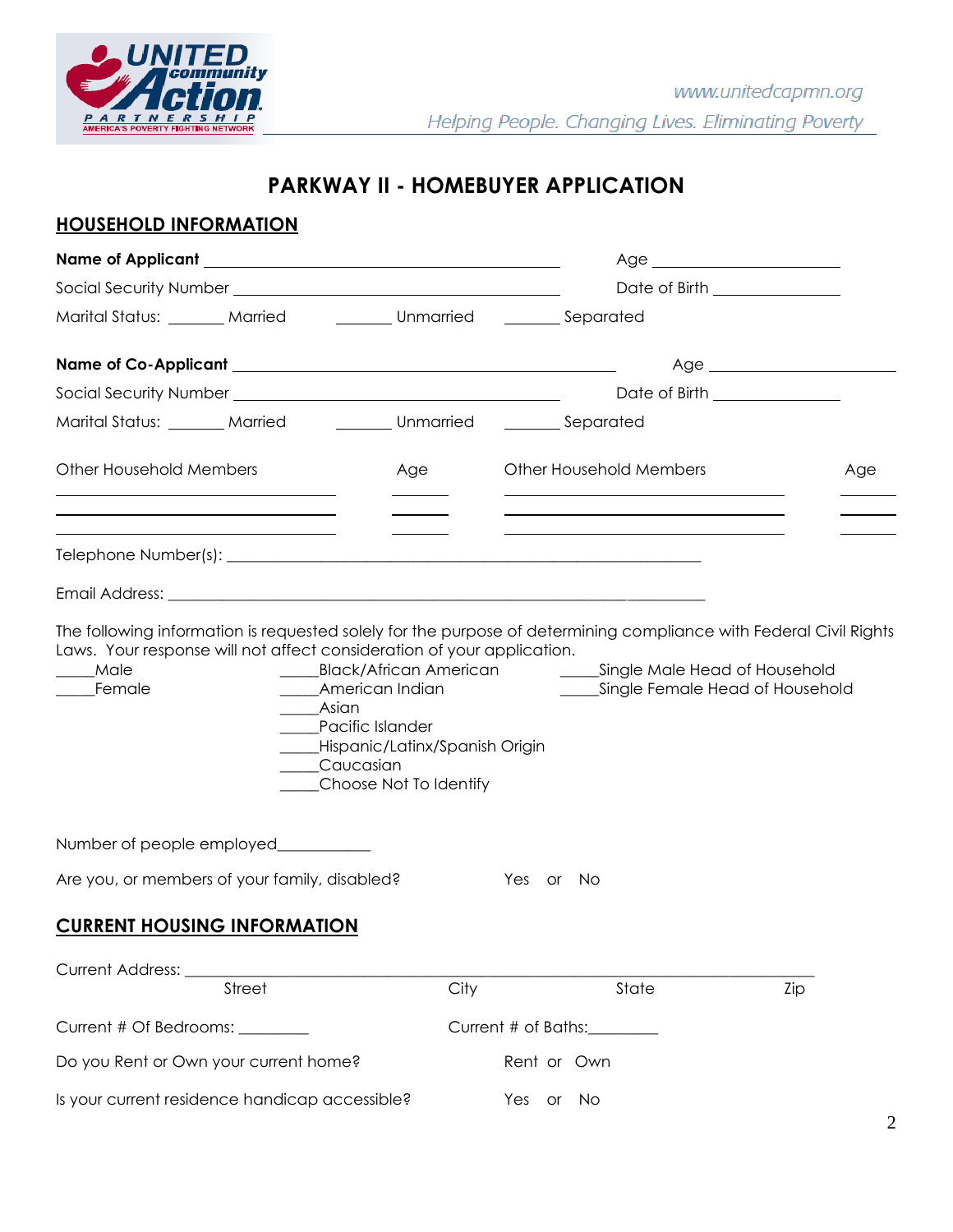# **FINANCING INFORMATION**

Do you have financing in place to purchase the home? Yes or No (Pre-approval letter will need to be provided)

Will you need additional down payment assistance in the form of a deferred loan from UCAP? Yes or No

# **EMPLOYMENT INFORMATION**

| <b>Current Employers</b> (Name and <b>COMPLETE</b> addresses)                                                                                                                                                                                                                     |                                                                                                                                                                                                                                                                                                                                                                                                                                                  |
|-----------------------------------------------------------------------------------------------------------------------------------------------------------------------------------------------------------------------------------------------------------------------------------|--------------------------------------------------------------------------------------------------------------------------------------------------------------------------------------------------------------------------------------------------------------------------------------------------------------------------------------------------------------------------------------------------------------------------------------------------|
| <b>APPLICANT</b>                                                                                                                                                                                                                                                                  |                                                                                                                                                                                                                                                                                                                                                                                                                                                  |
|                                                                                                                                                                                                                                                                                   | Length of Employment__________                                                                                                                                                                                                                                                                                                                                                                                                                   |
|                                                                                                                                                                                                                                                                                   |                                                                                                                                                                                                                                                                                                                                                                                                                                                  |
|                                                                                                                                                                                                                                                                                   | Hourly wage_______ Hrs/week____                                                                                                                                                                                                                                                                                                                                                                                                                  |
| <b>CO-APPLICANT</b>                                                                                                                                                                                                                                                               |                                                                                                                                                                                                                                                                                                                                                                                                                                                  |
|                                                                                                                                                                                                                                                                                   | Length of Employment__________                                                                                                                                                                                                                                                                                                                                                                                                                   |
|                                                                                                                                                                                                                                                                                   |                                                                                                                                                                                                                                                                                                                                                                                                                                                  |
|                                                                                                                                                                                                                                                                                   | Hourly wage_______ Hrs/week____                                                                                                                                                                                                                                                                                                                                                                                                                  |
| <u> OTHER INCOME SOURCES – Additional documentation may be requested.</u><br>NAME & ADDRESS OF SOURCE (Example: Child Support, SSI, Social Security etc.)<br><u> 1989 - Johann Barn, mars and deutscher Stadt and deutscher Stadt and deutscher Stadt and deutscher Stadt and</u> | Amount received per month:                                                                                                                                                                                                                                                                                                                                                                                                                       |
|                                                                                                                                                                                                                                                                                   | $\begin{array}{c} \text{\bf 3} & \text{\bf 1} \\ \text{\bf 2} & \text{\bf 3} \\ \text{\bf 3} & \text{\bf 4} \\ \text{\bf 5} & \text{\bf 6} \\ \text{\bf 6} & \text{\bf 7} \\ \text{\bf 8} & \text{\bf 9} \\ \text{\bf 1} & \text{\bf 1} \\ \text{\bf 1} & \text{\bf 1} \\ \text{\bf 2} & \text{\bf 3} \\ \text{\bf 3} & \text{\bf 1} \\ \text{\bf 4} & \text{\bf 1} \\ \text{\bf 5} & \text{\bf 1} \\ \text{\bf 6} & \text{\bf 1} \\ \text{\bf $ |
| <b>OTHER INCOME SOURCES-Continued</b>                                                                                                                                                                                                                                             |                                                                                                                                                                                                                                                                                                                                                                                                                                                  |
|                                                                                                                                                                                                                                                                                   | Amount received per month:                                                                                                                                                                                                                                                                                                                                                                                                                       |
| <u> 1989 - Johann John Stone, mars and de format de la propinsion de la propinsion de la propinsion de la propinsi</u>                                                                                                                                                            | $\begin{array}{c} \text{\bf 5} \end{array}$                                                                                                                                                                                                                                                                                                                                                                                                      |
|                                                                                                                                                                                                                                                                                   |                                                                                                                                                                                                                                                                                                                                                                                                                                                  |

**To the best of my knowledge, the information provided in this application is true and correct.**

Applicant Signature Date

Co-applicant Signature Date Date Date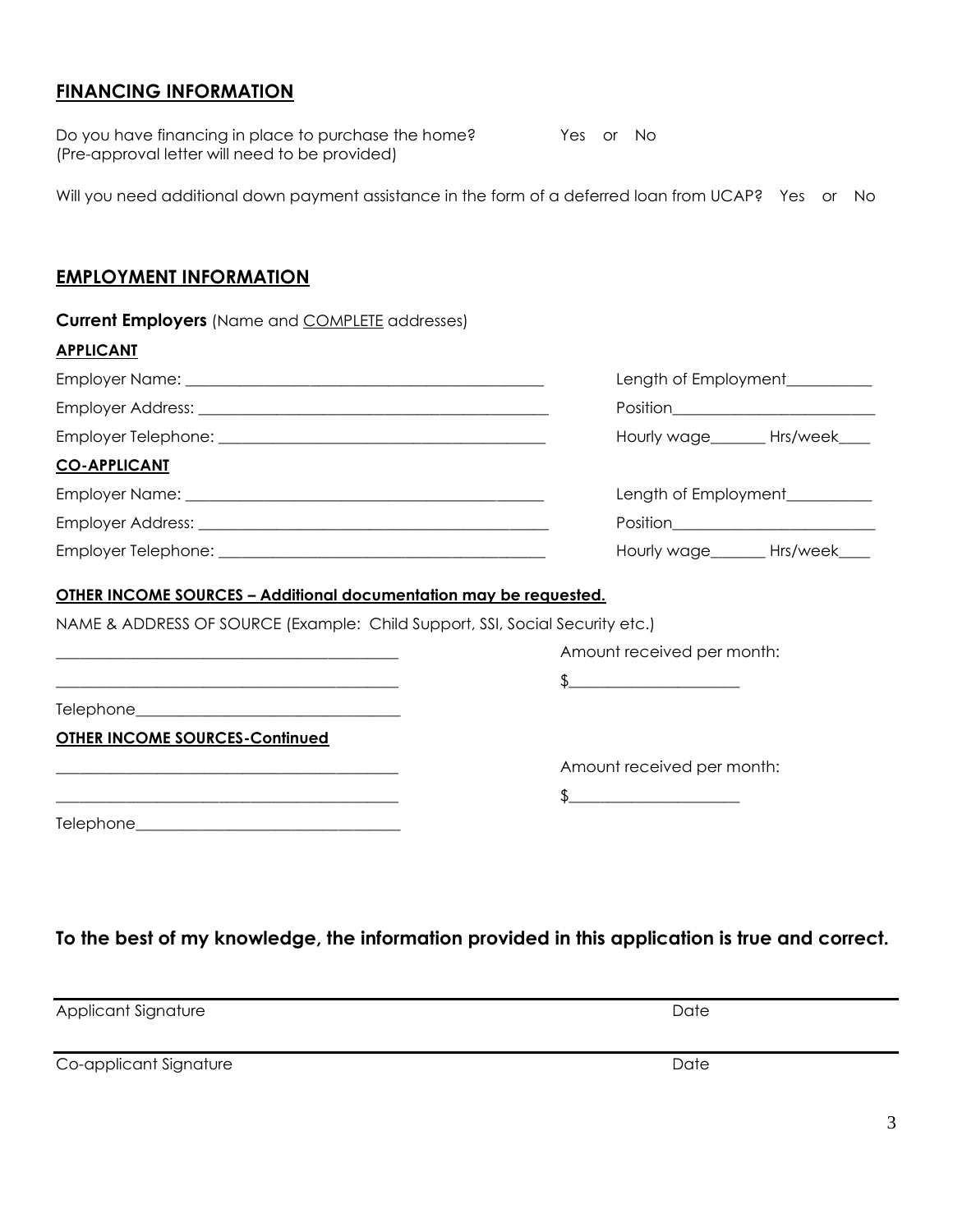

# www.unitedcapmn.org

Helping People. Changing Lives. Eliminating Poverty

#### **Office Locations**

**MARSHALL CORPORATE** 

1400 S. Saratoga Marshall, MN 56258 507-537-1416 507-537-1849 Fax **Community Transit** 507-537-7628 507-401-3273 Fax

#### **WILLMAR**

200 S.W. 4th Street PO Box 1359 Willmar, MN 56201 320-235-0850 320-235-7703 Fax

#### COSMOS

101 Vesta Street South PO Box 36 Cosmos, MN 56228 320-235-0850 320-877-7483 Fax

#### **HUTCHINSON**

218 Main Street South Hutchinson, MN 55350 320-587-5244 320-587-2677 Fax

# **JACKSON**

115 South Highway Jackson, MN 56143 507-847-2632 507-847-4131 Fax

#### **LITCHFIELD**

120 N. Sibley Avenue Litchfield, MN 55355 320-693-7911 320-693-8053 Fax

#### **OLIVIA**

500 East DePue Avenue Olivia, MN 56277 320-523-1842 320-523-5270 Fax

# REDWOOD FALLS

164 East 2nd Street **PO Box 172** Redwood Falls, MN 56283 507-637-2187 507-537-1849 Fax

MINNESOTA RELAY 1-800-627-3529

# **INCOME INFORMATION VERIFICATION - BANK**

| $\text{DATE:}\n \begin{array}{ccc}\n \text{} & \text{} & \text{} \\ \text{} & \text{} & \text{} \\ \text{} & \text{} & \text{} \\ \text{} & \text{} & \text{} \\ \text{} & \text{} & \text{} \\ \text{} & \text{} & \text{} \\ \text{} & \text{} & \text{} \\ \text{} & \text{} & \text{} \\ \text{} & \text{} & \text{} \\ \text{} & \text{} & \text{} \\ \text{} & \text{} & \text{} \\ \text{} & \text{} & \text{} \\ \text{} & \text{} & \text{} \\ \text{} & \text{}$ |                           |
|----------------------------------------------------------------------------------------------------------------------------------------------------------------------------------------------------------------------------------------------------------------------------------------------------------------------------------------------------------------------------------------------------------------------------------------------------------------------------|---------------------------|
| LENDING BANK NAME & ADDRESS:                                                                                                                                                                                                                                                                                                                                                                                                                                               | APPLICANT NAME & ADDRESS: |
| the control of the control of the control of the control of the control of the control of                                                                                                                                                                                                                                                                                                                                                                                  |                           |
| PH & FAX:                                                                                                                                                                                                                                                                                                                                                                                                                                                                  | SSN:                      |

# BANK LOAN OFFICER:

I hereby authorize and request you to furnish the following information which is necessary in determining eligibility for the United Community Action Partnership Home Ownership Program.

# APPLICANT'S SIGNATURE

\_\_\_\_\_\_\_\_\_\_\_\_\_\_\_\_\_\_\_\_\_\_\_\_\_\_\_\_

l

Section below this line to be completed by Financial Institution personnel only

# TO WHOM IT MAY CONCERN:

We are required to verify the income of applicants for our Homeownership Program in order to determine program eligibility. We request your assistance in supplying the following information provided by the homebuyer.

- $\Box$  Copies of federal income taxes used to determine loan eligibility
- $\Box$  Copies of recent paystubs used to determine loan eligibility
- $\Box$  Any additional income information provided by the homebuyer

This information can be faxed to 320-235-7703 Attn: Tiffany Kibwota or emailed to Tiffanyk@unitedcapmn.org

SIGNATURE OF PERSON COMPLETING FORM DATE

\_\_\_\_\_\_\_\_\_\_\_\_\_\_\_\_\_\_\_\_\_\_\_\_\_\_\_\_\_\_\_\_\_\_\_\_\_\_\_\_\_\_\_\_\_\_ \_\_\_\_\_\_\_\_\_\_\_\_\_\_\_\_\_\_

\_\_\_\_\_\_\_\_\_\_\_\_\_\_\_\_\_\_\_\_\_\_\_\_\_\_\_\_\_\_\_ **TITLE** 

Serving individuals and families in Cottonwood, Jackson, Kandiyohi, Lincoln, Lyon, Meeker, McLeod, Redwood and Renville Counties and surrounding communities. United Community Action Partnership, Inc. is an EOE / AA / ADA employer.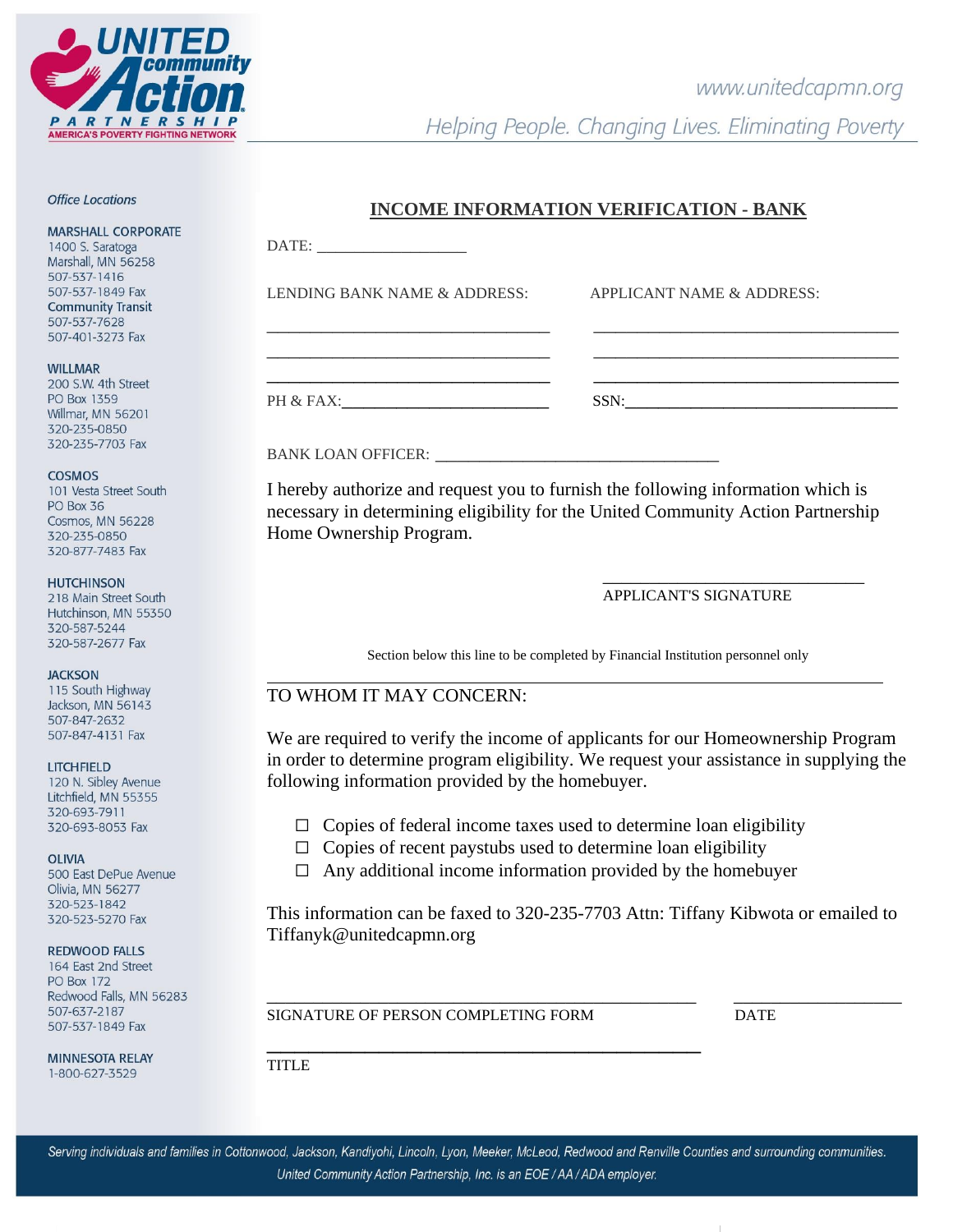

# **Office Locations**

**MARSHALL CORPORATE** 

1400 S. Saratoga Marshall, MN 56258 507-537-1416 507-537-1849 Fax **Community Transit** 507-537-7628 507-401-3273 Fax

**WILLMAR** 200 S.W. 4th Street PO Box 1359 Willmar, MN 56201 320-235-0850 320-235-7703 Fax

**COSMOS** 101 Vesta Street South PO Box 36 Cosmos, MN 56228 320-235-0850 320-877-7483 Fax

**HUTCHINSON** 218 Main Street South Hutchinson, MN 55350 320-587-5244 320-587-2677 Fax

**JACKSON** 115 South Highway Jackson, MN 56143 507-847-2632 507-847-4131 Fax

**LITCHFIELD** 120 N. Sibley Avenue Litchfield, MN 55355 320-693-7911 320-693-8053 Fax

**OLIVIA** 500 East DePue Avenue Olivia, MN 56277 320-523-1842 320-523-5270 Fax

**REDWOOD FALLS** 164 East 2nd Street **PO Box 172** Redwood Falls, MN 56283 507-637-2187 507-537-1849 Fax

**MINNESOTA RELAY** 1-800-627-3529

| <b>Homestretch or Framework Class Information</b> |  |  |  |  |
|---------------------------------------------------|--|--|--|--|
|---------------------------------------------------|--|--|--|--|

| If you have attended either class previously, when?                    |
|------------------------------------------------------------------------|
| At what location did you attend the class?                             |
| If you have not attended Homestretch or Framework, what class have you |
|                                                                        |
|                                                                        |
|                                                                        |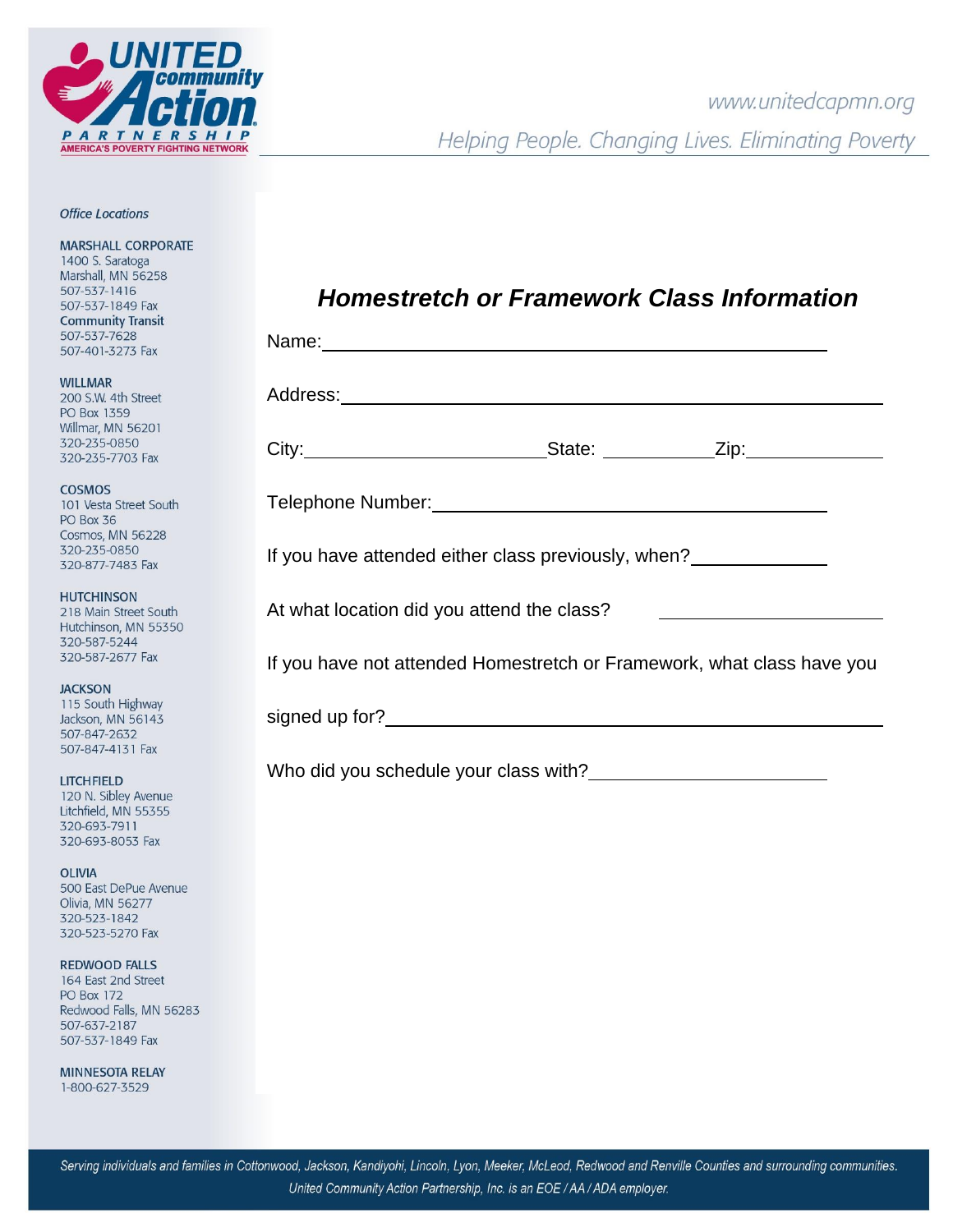# www.unitedcapmn.org



#### **Office Locations**

#### **MARSHALL CORPORATE**

1400 S. Saratoga Marshall, MN 56258 507-537-1416 507-537-1849 Fax **Community Transit** 507-537-7628 507-401-3273 Fax

# **WILLMAR**

200 S.W. 4th Street PO Box 1359 Willmar, MN 56201 320-235-0850 320-235-7703 Fax

# COSMOS

101 Vesta Street South PO Box 36 Cosmos, MN 56228 320-235-0850 320-877-7483 Fax

# **HUTCHINSON**

218 Main Street South Hutchinson, MN 55350 320-587-5244 320-587-2677 Fax

# **JACKSON**

115 South Highway Jackson, MN 56143 507-847-2632 507-847-4131 Fax

# **LITCHFIELD**

120 N. Sibley Avenue Litchfield, MN 55355 320-693-7911 320-693-8053 Fax

# **OLIVIA**

500 East DePue Avenue Olivia, MN 56277 320-523-1842 320-523-5270 Fax

# **REDWOOD FALLS**

164 East 2nd Street **PO Box 172** Redwood Falls, MN 56283 507-637-2187 507-537-1849 Fax

**MINNESOTA RELAY** 1-800-627-3529

Helping People. Changing Lives. Eliminating Poverty

# IMPORTANT PRIVACY NOTICE \*\* Read Before Completing the Application Form\*\*

We are asking that you provide the information on the application form to determine if you are eligible to participate in the program.

Your name, address and the amount of assistance you receive are considered public data under the Minnesota Data Practices Act. Other information that you provide to the housing ownership program about you and your household is considered private data.

We will use your private data only when it is required for administration and management of the program. Persons or agencies with whom this information may be shared include:

- Staff and other persons involved in program administration.
- Local loan committee members who approve applications.
- Auditors who perform required audits of this program.
- Authorized personnel from the Minnesota Dept. of Employment and Economic Development, the U.S. Dept of Housing and Urban Development or other local, state and federal agencies providing funding assistance for your loan.
- Members of the local governing board for the purpose of addressing/resolving applicant complaints (as addressed in the project's policy and procedural manual).
- Those persons who you authorize to see it.
- Law enforcement personnel in the case of suspected fraud or other enforcement authorities as required.

We cannot release private data to anyone else or use private data in any other way unless you give us permission by completing a consent form that we will provide. Please keep in mind, however, that data must be released if required by court order, and in addition, your private data may be released if Congress or the Minnesota Legislature passes a new law that authorizes or requires such release of data.

Signature of Applicant Date

# Signature of Co-Applicant Date

Minnesota law gives you important rights in regard to information maintained about you. These include: The right to see and obtain copies of the data maintained on you,

\_\_\_\_\_\_\_\_\_\_\_\_\_\_\_\_\_\_\_\_\_\_\_\_\_\_\_\_ \_\_\_\_\_\_\_\_\_\_\_\_\_\_\_

\_\_\_\_\_\_\_\_\_\_\_\_\_\_\_\_\_\_\_\_\_\_\_\_\_\_\_\_ \_\_\_\_\_\_\_\_\_\_\_\_\_\_\_

- Be told the contents and meaning of the data, and
- Challenge the accuracy and completeness of the data.

To learn more about these rights, contact Jeff Gladis at 1-800-658-2448.